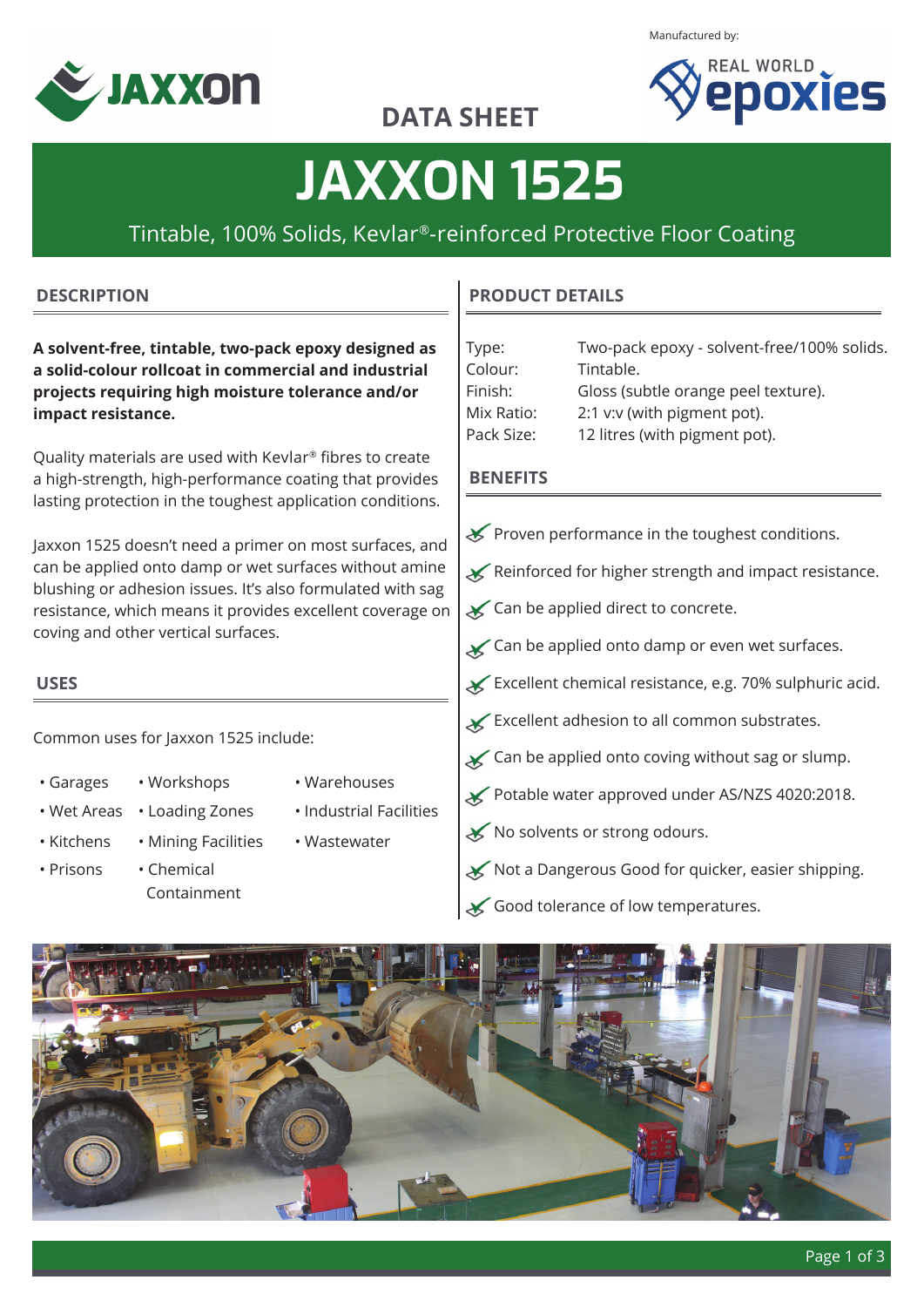# **JAXXON 1525**

#### **PROPERTIES**

| <b>Adhesion</b><br><b>ASTM D451/ISO 4624</b>                 | Concrete - substrate failure in<br>dry and wet                             |
|--------------------------------------------------------------|----------------------------------------------------------------------------|
| <b>Hardness</b><br><b>ASTM D-2280</b><br>IIS K 5600-5-4:1999 | 75-80 Shore D<br><b>H Scratch Pencil Hardness</b>                          |
| <b>Abrasion</b><br><b>CS 17/1kg/1000 cycles</b>              | 73mg/1000 cycles                                                           |
| <b>Potable Water</b><br>AS/NZS 4020:2018                     | Passed all criteria at a min.<br>exposure of 7500mm <sup>2</sup> per litre |

#### **CHEMICAL RESISTANCE**

10% Acetic Acid Bleach Ethanol Toluene Skydrol Deionized Water Xylene

50% Sodium Hydroxide 70% Sulphuric Acid Hydrocarbons/Fuels/Oils 10% Lactic Acid

Staining may occur when exposed to aggressive chemicals. Good housekeeping practices, including dilution and spillage clean up, will minimise chemical damage. For full immersion performance, contact supplier.

#### **COVERAGE**

The actual coverage achieved by Jaxxon 1525 will depend on the substrate characteristics and condition.

The theoretical yield for a 250-micron film (typical thickness) are:

#### **12 litre kit @ 4m2 /L = 48m2**



#### **CURING TIMES**

|                           | Time (@ 25°C) |
|---------------------------|---------------|
| Pot Life                  | - 25 minutes  |
| Set (touch)               | - 6 hours     |
| Set (hard)                | - 12 hours    |
| Re-coat (min.)            | - 12 hours    |
| Re-coat (max.) - 36 hours |               |
| Full Cure                 | - 7 days      |
|                           |               |
|                           |               |

- Approximate time frames for full kit  $@$  25 $°C$ .
- Pot life will shorten for larger mixes.
- Curing times will decrease with increasing temperature
- (+10°C will halve curing times, -10°C will double them).

#### **PRODUCT NOTES**

- Jaxxon 1525 should not be used in applications requiring resistance to rapid changes in temperature during service and/or cleaning (i.e. thermal shock).
- Application onto highly porous concrete may lead to colour and gloss inconsistencies. If required, the concrete should be primed first with a suitable primer.
- Jaxxon 1525 has good sag resistance, which makes it possible to apply onto vertical surfaces such as coving. High film builds and temperatures can should be considered before application.
- Consistent with all epoxies, Jaxxon 1525 will tend to discolour upon extended UV exposure. Over-coat with Ezypoly (PU topcoat) if required.
- Minor settling may be experienced in Part A over long periods of time without use. In such cases, mix separately and thoroughly before use.
- In cool conditions, the viscosity of Jaxxon 1525 will increase and may make application difficult. Part A can be slowly warmed with hot water to reduce viscosity before mixing if required. Do not use below 5°C.
- If more than one kit is mixed at a time, the product can reach dangerously high temperatures and experience a significantly reduced pot life.
- Clean up with MEK, acetone or methylated spirits.